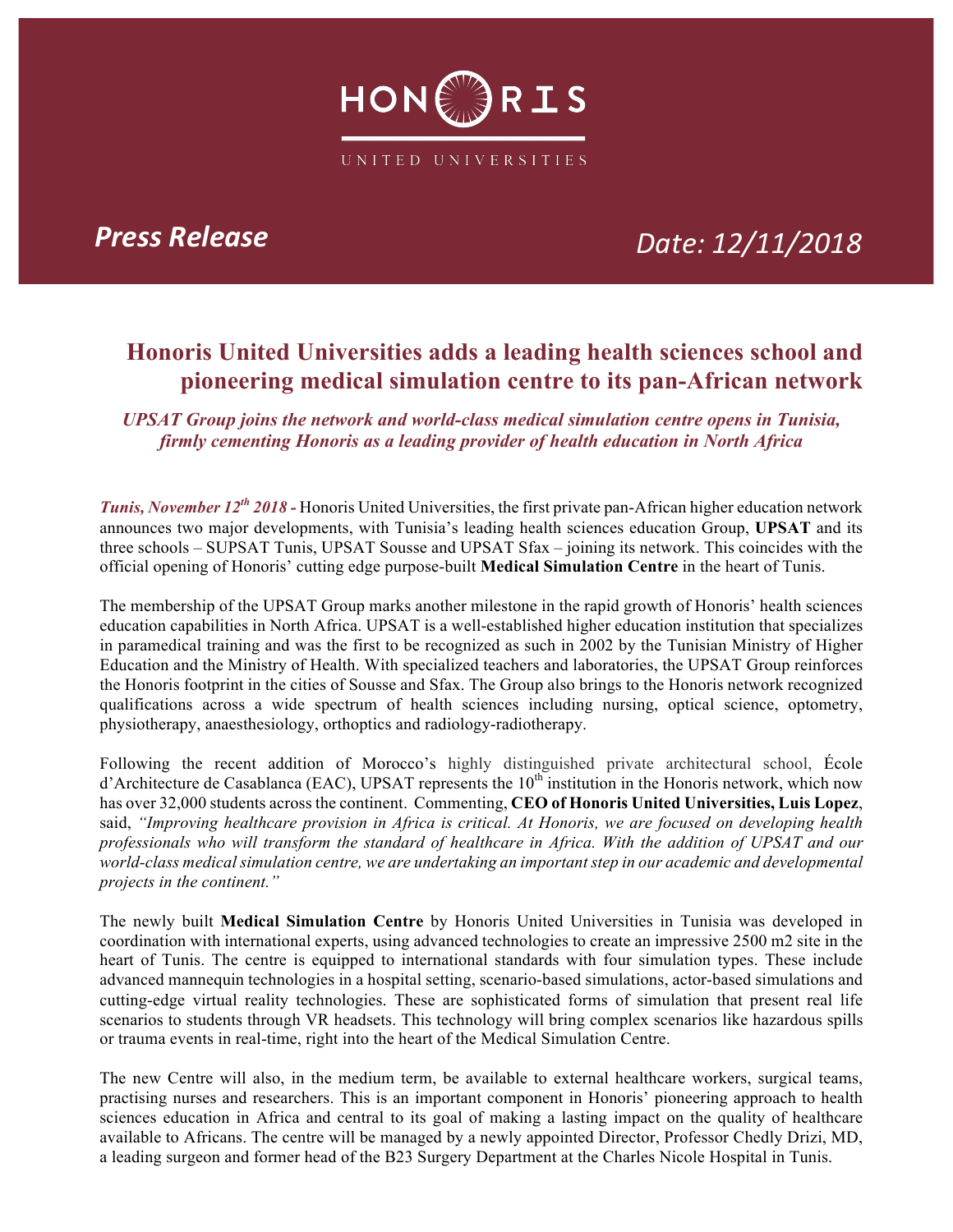

## *Press Release Date: 12/11/2018*

**CEO of Honoris United Universities, Tunisia, Houbeb Ajmi Ramdi**, said, *"This centre will be a reference point for global standard medical simulation and a first-choice destination for the health industry in our region. It delivers unique access to a depth and breadth of cutting-edge simulation services that have not been available before on a pan-regional level. This is an extremely important moment for Honoris health sciences students and the wider medical community."*

### **About Honoris United Universities**

Honoris United Universities is the first private pan-African higher education network committed to preparing and educating the next generation of African leaders and professionals able to impact regionally in a globalized world. Collaborative intelligence, cultural agility and mobile mindsets and skills are at the heart of Honoris' vision of higher education. Honoris United Universities joins the expertise of its member institutions to prepare pan-regional profile graduates that are competitive in today's fast-paced and demanding labor markets.

Honoris United Universities gathers a community of **32,000** students on **58** campuses, learning centers and via on-line, in **9** countries and **30** cities across Africa. The network counts **10** institutions: multidisciplinary universities, specialized schools, technical and vocational institutes, contact and distance institutions. Students have an opportunity to experience exclusive partnerships and exchange programs in more than 60 universities across Europe and the United States. Over 100 degrees are offered in Health Science, Engineering, IT, Business, Law, Architecture, Arts and Design, Media, Education and Political Science.

Honoris United Universities. Education for Impact™. www.honoris.net

### **About UPSAT Group**

The UPSAT Group is a set of three private higher education institutions specialized in paramedic training in Tunisia. This includes The Private School Sup Santé of Tunis (SUPSAT Tunis), The Private Higher Institute of Health Sciences of Sousse (UPSAT Sousse) and the Private School of Paramedical Sciences of Sfax (UPSAT Sfax**)**.

The UPSAT Group was founded in 2001 with the establishment of its first institution in Sousse, the first of its kind to be recognized by the Ministry of Higher Education and the Ministry of Health of Tunisia. Today, the UPSAT Group gathers thousands of graduates, excelling in six different fields: anesthesiology, nursing, optical science, optometry, physiotherapy, orthoptics and radiology-radiotherapy. For nearly two decades, the UPSAT Group has been recognized for the quality of education provided to students and for the competence of their graduates. A highly qualified faculty collaborates continuously within the educational environment of university hospitals system to ensure the efficiency and employability of its graduates.

UPSAT Sousse: http://upsat.ssconnect.tn/ SUPSAT Tunis: http://www.supsat-univ.tn/